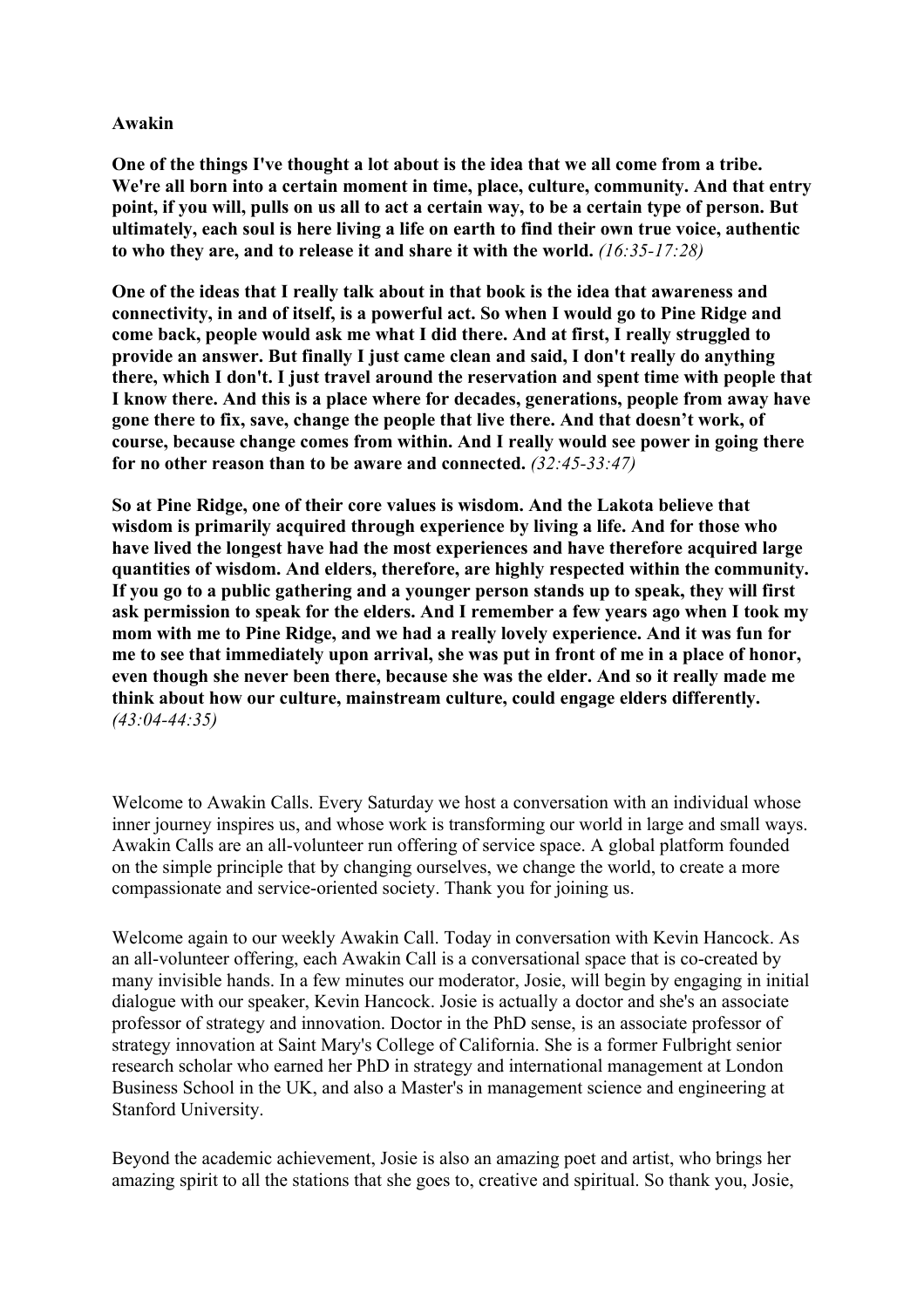for hosting the call. And I just wanted to let everyone know that in about half an hour everyone else on the call will be able to join the Q&A and circle of sharing. And so in order to enjoy the Q&A, you just have to press  $*6$  on your phone and then we'll be able to call on you. Or you can also email us at askservicebased.org to submit a question or comment via our webcast form. So Josie, I'll hand it off to you.

[02:20] **Josie:** Namaste everybody. It's my pleasure to introduce our speaker this morning. Kevin Hancock is an award-winning author, public speaker, and CEO of one of America's oldest family businesses. He has published a book that's titled, Not For Sale: Finding Center in the Land of Crazy Horse, in 2015. And he has a new book, The Seventh Power, which will be released shortly.

Kevin is the recipient of Muskie Access to Justice award, the Habitat for Humanity Spirit of Humanity award, the Boy Scouts of America Distinguished Citizen award and Timber Processing Magazine's Person of the Year award. He's a former history teacher, a lifetime youth basketball coach, he graduated from Lake Region High School and Bowdoin College. He lives in Casco, Maine with his wife, Alison, and two adult daughters, Abby and Sydney.

A little bit about the Hancock Lumber company. It grows trees, manufacturers lumber for global distribution, and it operates retail stores in Maine and New Hampshire. It has approximately 415 employees, it's a four-time recipe of Best Places to Work in Maine award, in the past also received awards for Maine Family Business of the year and the Governor's Award for Business Excellence, the MITC Exporter of the Year award, and the Pro Sales National Dealer of the Year award. It's a company that dates back to 1848, so Kevin's the sixth generation of the leadership of this company.

I'd like to begin by asking Kevin to introduce himself, because in my experience very often the introduction that I've just done is much more about all the different roles, but we want to be seen in our own identity. And Kevin, in preparing for this interview when I saw some of the things about you online, you make a distinction between roles and identity, and I would like you to introduce yourself as you would like to be seen this morning.

**Kevin:** Well, good morning. And thank you for that Josie. And what a lovely question. I think coming to know ourselves is such a lovely yet posterious process that's really neverending. And I think I would just say in response to your question, that earlier in my life I do think I saw myself more through my external roles. But then I had a couple of events come into my life, most significantly a voice disorder called spasmodic dysphonia that I acquired, that made speaking often difficult and it forced me to sit still and listen a bit more. And when I sat and listened, I began to hear what I talk about as 'whispers'. It really was the voice in my own soul. And that was the beginning of trying to learn how to turn inward a bit more and to work on myself and come to know myself separate from public roles that I played.

[06:45] **Josie:** Thank you for that. One of the things that touched me the most, so for the other listeners, if you're listening through the internet, you can go to Kevin's website, kevindhancock.com, and read more about his work and see some other things, even as you're listening here. But one of the things that touched me the most as I was preparing for this conversation was a note of apology that you penned. If it's okay with you, could we begin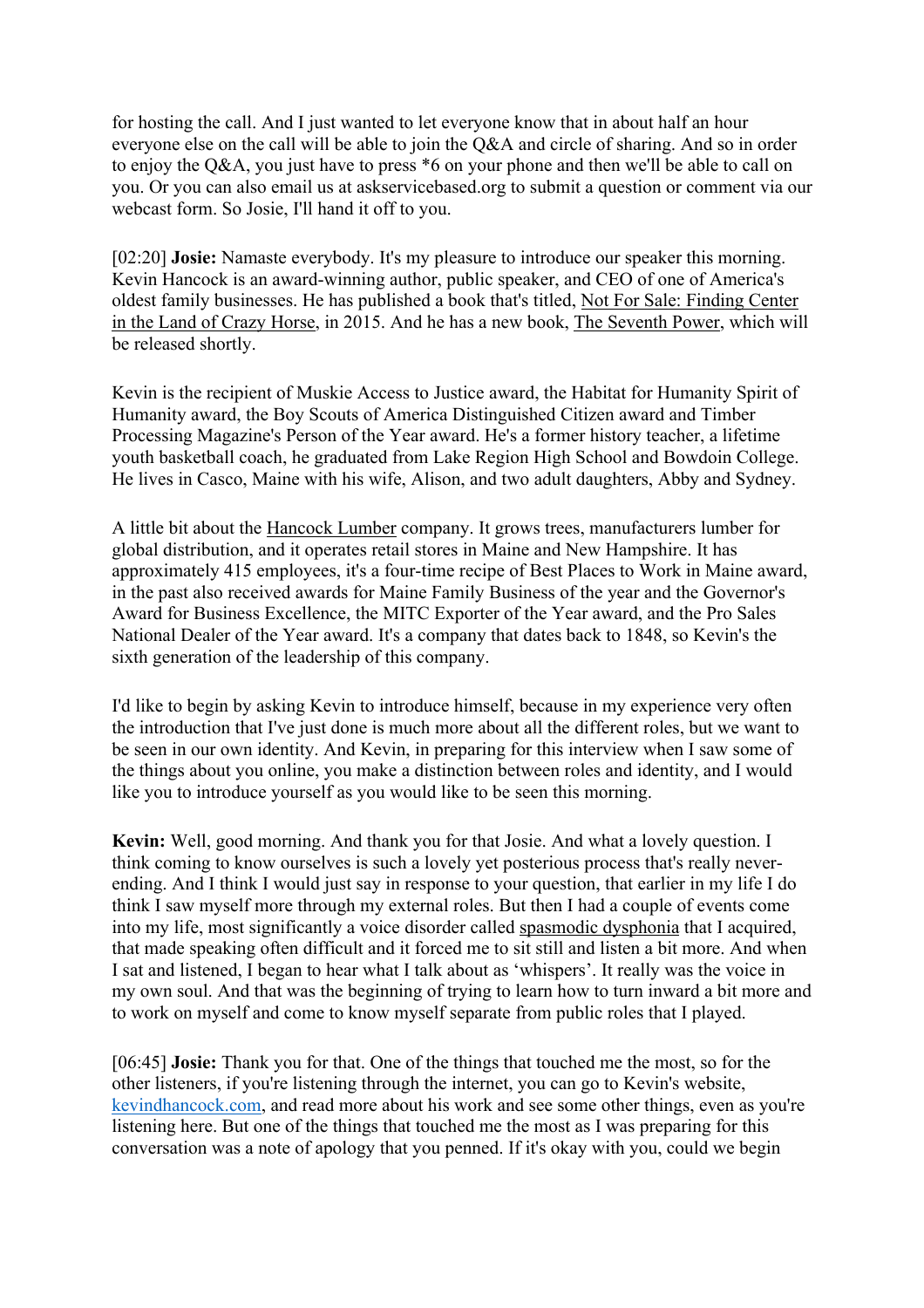with that? If you could read it to us and tell us the context in which you came to that moment when you wrote that.

**Kevin:** Sure. In 2010 I acquired the voice disorder that I referenced, and shortly thereafter in 2012, I began traveling from Maine to the Pine Ridge Indian Reservation in the Southwest corner of South Dakota. A place that I've now been 15 times. And the combination of two events created two realizations for me. The first was that there are lots of ways to lose your voice in this world. And the second was that leaders have often done more to restrict the voices of others than to liberate them. And at Pine Ridge, I saw the irony in the fact that I was searching for my own voice, if you will, in a city where almost nobody felt heard, or the entire tribe felt forgotten and marginalized.

So one day during one of my visits to Pine Ridge, I was driving in the Black Hills and I was reflecting on a conversation I had with a friend of mine at Pine Ridge, who had said that to his knowledge the U.S. government never officially apologized for breaking the treaty of 1868, or for the cultural and economic oppression that followed. And suddenly this simple idea came to me, and I just pulled the car over and said to myself, why can't I write an apology? And I wrote one then and there and ended up sharing it in my book. And this is the apology that I wrote:

## *To the Lakota people and all the First Nation tribes of the Northern Plains,*

*My name is Kevin Hancock, and I'd like to apologize. I want to learn the history of your people, and I'm aware of the devastating impact of America's Western expansion had upon you. I apologize that we put our needs above yours. I apologize we slaughtered the buffalo with which you co-existed. I apologize that we broke our treaties. I apologize that we took your land under the guise of our own industriousness. And as if we had God's blessing, I apologize that we saw your race and culture as inferior and treated you as such.* 

*I have also learned about the neglect and federal mismanagement of your reservations in the 20th century, and for this, too, I would like to apologize. I apologize that we restricted your constitutional right to free speech and religion. I apologize that we restricted your rights to gather and to bear arms. I apologize that we sold off your property without your consent or just compensation. I apologize that we sent your children off to unforgiving boarding schools to be remade.* 

*Finally, I see in modern-day life at Pine Ridge, and I would like to apologize for the conditions, a century of oppression and mistreatment helped create. I wish we could go back and rewrite history. I wish we could start over and do it differently. I wish we could have seen there was room for everyone. I wish we had not overreached. I hope you will accept this apology, and that we can now join together in the Lakota tradition that says all people are one people. An apology from one person may seem small, it changes nothing in many ways. At the same time, this is how I feel, and I do not believe I'm alone. I believe there are hundreds of millions of people across America who are also sorry. I hope this apology contributes to the process of healing, letting go, and moving on. Having met your people, I believe in your future.*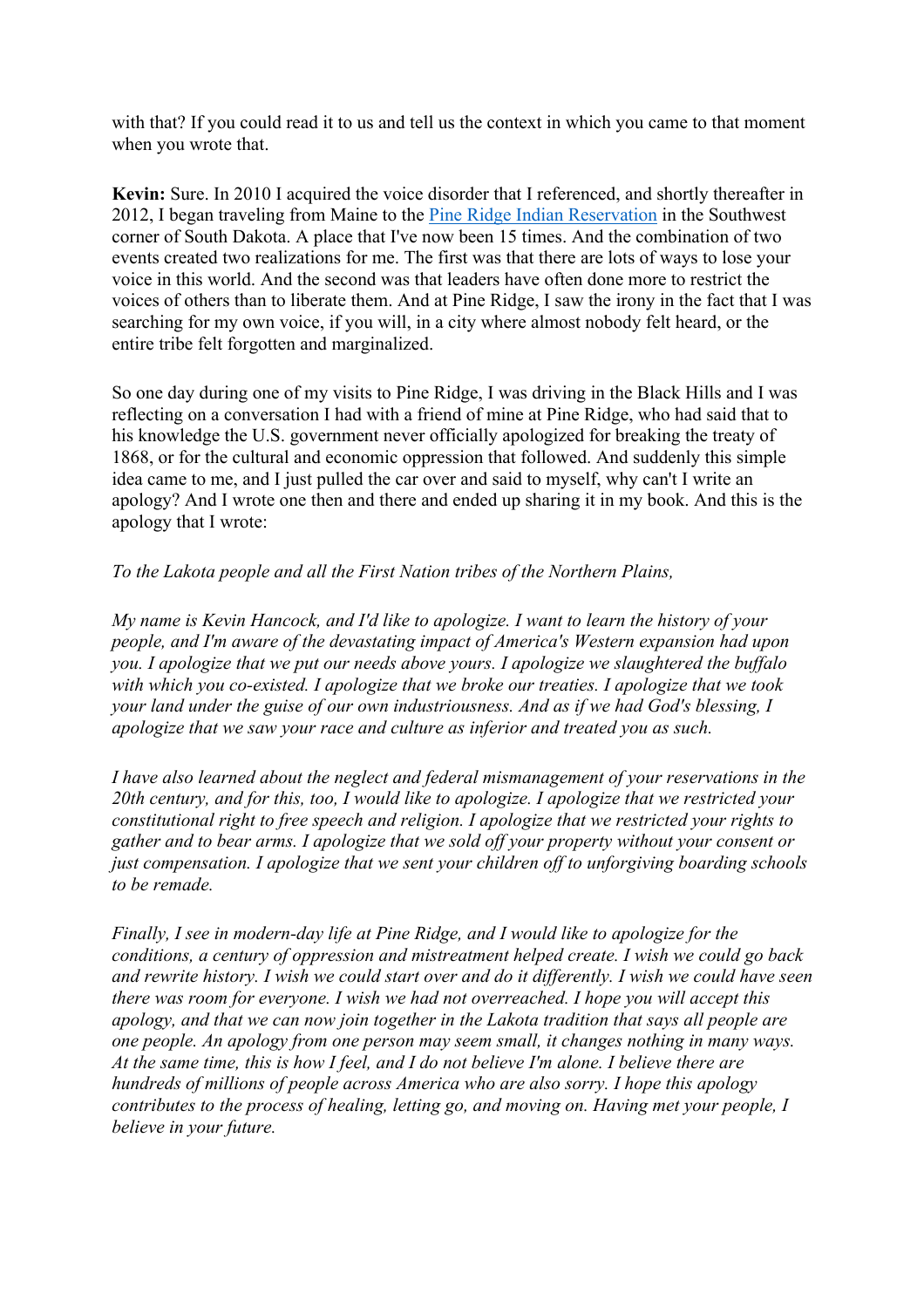[13:03] **Josie:** Thank you. I literally have to take a moment and take a deep sigh and breath as I hear you read that. It's such a powerful statement and resonates on so many levels. When you say that you're not alone and there are millions of other people who share that in America, but also around the world, the Lakota belief that you refer to that says all people are one people, is very similar to the Hindu belief of rationale. Which basically is that the entire planet is one family. And it also reminded me of a forgiveness or apology ceremony that a young man told me about earlier this year with – he's all of 35 years old and lives in Punjab, not too far from the Pakistan and India border - and as a history buff, he had read about the violence during the partition of the country. And now almost 70 years later, he said that Punjab on the Pakistan side and on the Indian side has the same culture, same language, same traditions. How was it that we were turned into these savages who participated in such violence? Who's going to apologize? And then he on Facebook announced an apology ceremony, and to his surprise, hundreds of people showed up and apologized. And said it was very therapeutic for them to do that.

For me, it's the strongest that I heard your voice in studying about you online. One of the things that you've taken on is the role of an advocate for strengthening the voices of all individuals within a company or a community, such as the Pine Ridge community through listening, empowerment, and shared leadership. And this, to me, embodied deep knowledge of history, listening, empowering, and leadership, because your voice is the strongest in this apology, and resonates with many others who feel the same way but haven't yet had that moment to articulate it. So thank you so much for writing it, for sharing it, for reading it.

I want to now ask you about, because we have listeners from around the world, a little bit of description about your life in Casco, Maine. And then how did you end up going to Pine Ridge Reservation in South Dakota? And the stark differences between the two places and you literally being the human bridge in some ways. So, if you could describe that for us, that would be helpful.

**Kevin:** Sure. One of the things I've thought a lot about is the idea that we all come from a tribe. We're all born into a certain moment in time, place, culture, community. And that entry point, if you will, pulls on us all to act a certain way, to be a certain type of person. But ultimately, each soul is here living a life on earth to find their own true voice, authentic to who they are, and to release it and share it with the world.

So my background, I grew up in a very small town in Maine, and our family had been in the lumber business for many generations dating back prior to the beginning even of the American civil war. And I was part of the sixth generation of my family to work for our company. My dad had died young, and I had become leader of the company at a pretty young age. And in 2007 the national mortgage markets in America collapsed, and this put a great deal of stress on the construction industry. And our company was in the middle of that. And at the peak of trying to help our company fight through that, I began to have trouble speaking. When I went to talk, all the muscles in my throat would spasm and squeeze and contract, and my voice could get very broken and choppy and weak, and it aid speaking very difficult. Then that process forced me to think differently about leadership. And it forced me to share the stage, if you will, much more broadly.

In time, I came to see it as a bit of an invitation to strengthen the voices of others. I was in a leadership position, and I started doing a bit less and saying a bit less. And sharing those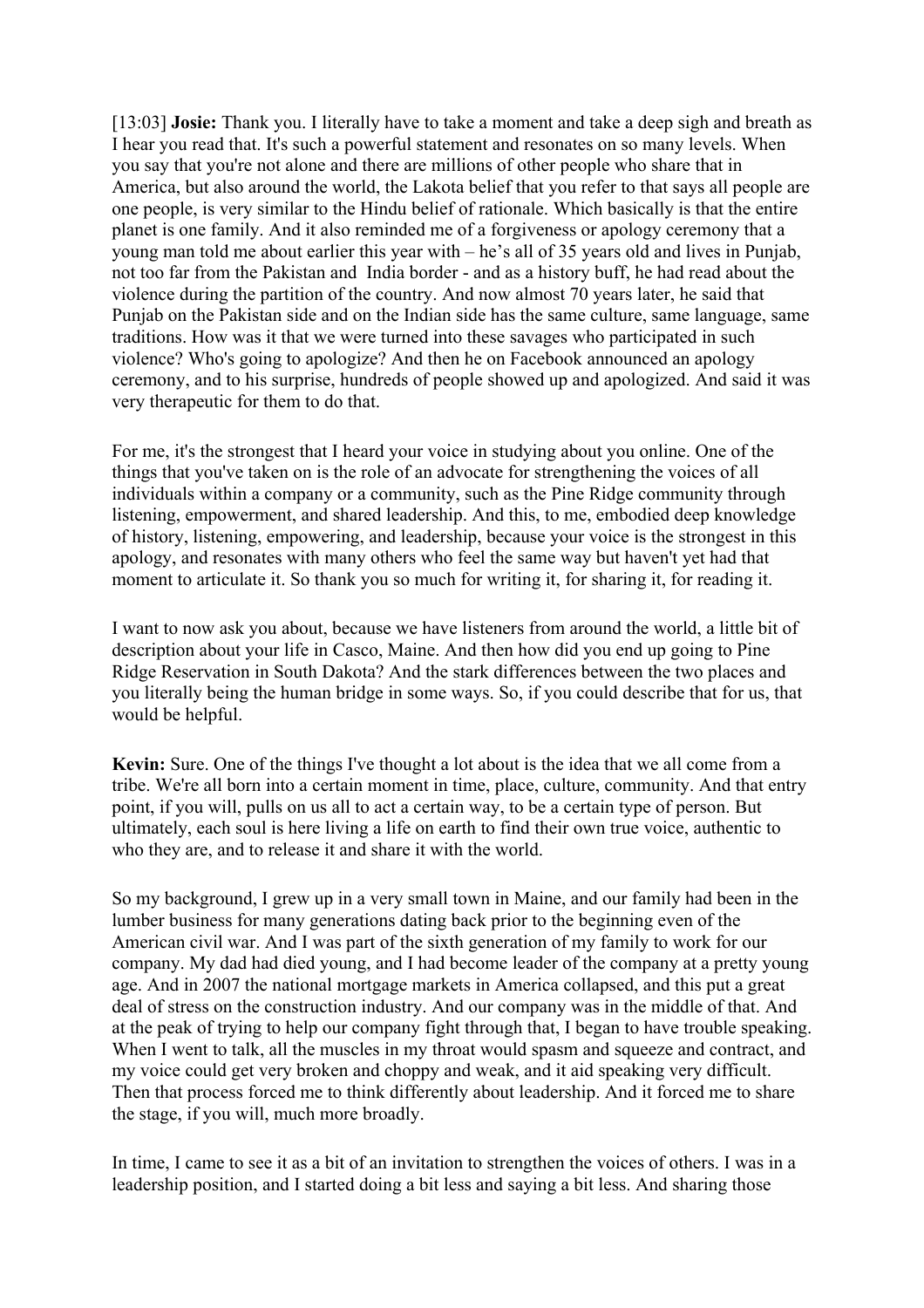responsibilities more broadly was actually strengthening the company and creating an environment where everyone could participate in the process of leading.

A couple of years later when the economy stabilized, I was looking at National Geographic magazine, and it was in this issue this article about the Pine Ridge Indian Reservation, which is one of the most historic and traditionally disenfranchised of all the Sioux reservations on the Northern Plains. The title of the article was, In the Spirit of Crazy Horse, The Rebirth of a Sioux Nation. And I read that article, and it was as if every character past and present who had been a part of that story kind of came out of that magazine and gave me this really big hug. And as soon as I finished, I leaned over to my wife and pointed to the cover and said, *"I'm going to go there. I want to see what life is like for the people who live there."*

And one trip led to another, and I've been there I think 15 times. And at Pine Ridge, I saw really firsthand the consequences of what I've come to think about as overreaching. Which is those who have the most power going too far and taking too much from communities that have less power. And events that I had thought of as really history, the winning of the west in the 19th century, those events were still being reconciled in this remote community on the Northern Plains. And again, it really helped reinforce the combination of both events, my voice and spending time at Pine Ridge, there's this notion that leaders have often done more to restrict the voices of others than to strengthen them. And that my voice disorder, which I had originally only thought of as a liability or a pain in the knack, if you will, was actually a blessing to stop and to know myself better first. And then to do what I could, to help celebrate its strength and the voices of others.

[22:39] **Josie:** You said something about the experience of feeling that every character in the story in National Geographic was giving you a hug, and the pull was so strong that after reading the article, you decided you had to go there. And then when you went there, there was this sense of wanting to return, and you've kept returning. Could you, I know these things are intuitive and you feel them and you follow the intuition. But if you can articulate some of what resonated with you that led to this connection, and then to come to the appreciation that people in power are taking too much.

**Kevin:** Right. So a few weeks before I went to Pine Ridge, I had been to a psychologist, an evolutionary biologist from Palo Alto by the name of Deborah Dooley and she had done a reading for me of my natal chart in the form of evolutionary astrology. And found that belief system very intriguing. The idea was that souls have multiple incarnations across time for the purpose of learning and growing and evolving. And then every soul brings into a lifetime a karmic pattern. You can think of it as an arrow being shot across a chart of the sky. And where the arrow enters that represents the energies that you're bringing with you from a past life or lives that you're trying to learn to outgrow. And where the arrow is headed is an indicator of the new skills or learning or awarenesses that one is trying to acquire.

In summary, my energy was loaded up with Aries energy. And this woman, who had never met me, was really describing the essence of my own soul in a way that so deep, I really couldn't believe how well she seemed to know me. I had been very well known earlier in my life as an orator, a public speaker, someone who used their voice, but who was also very dogmatic under pressure and tended to get louder or use my position or my title to carry the day when there was disagreement or dialog. So I was someone that really led from a more traditional approach of a strong spoken leader. And then suddenly my voice was taken away,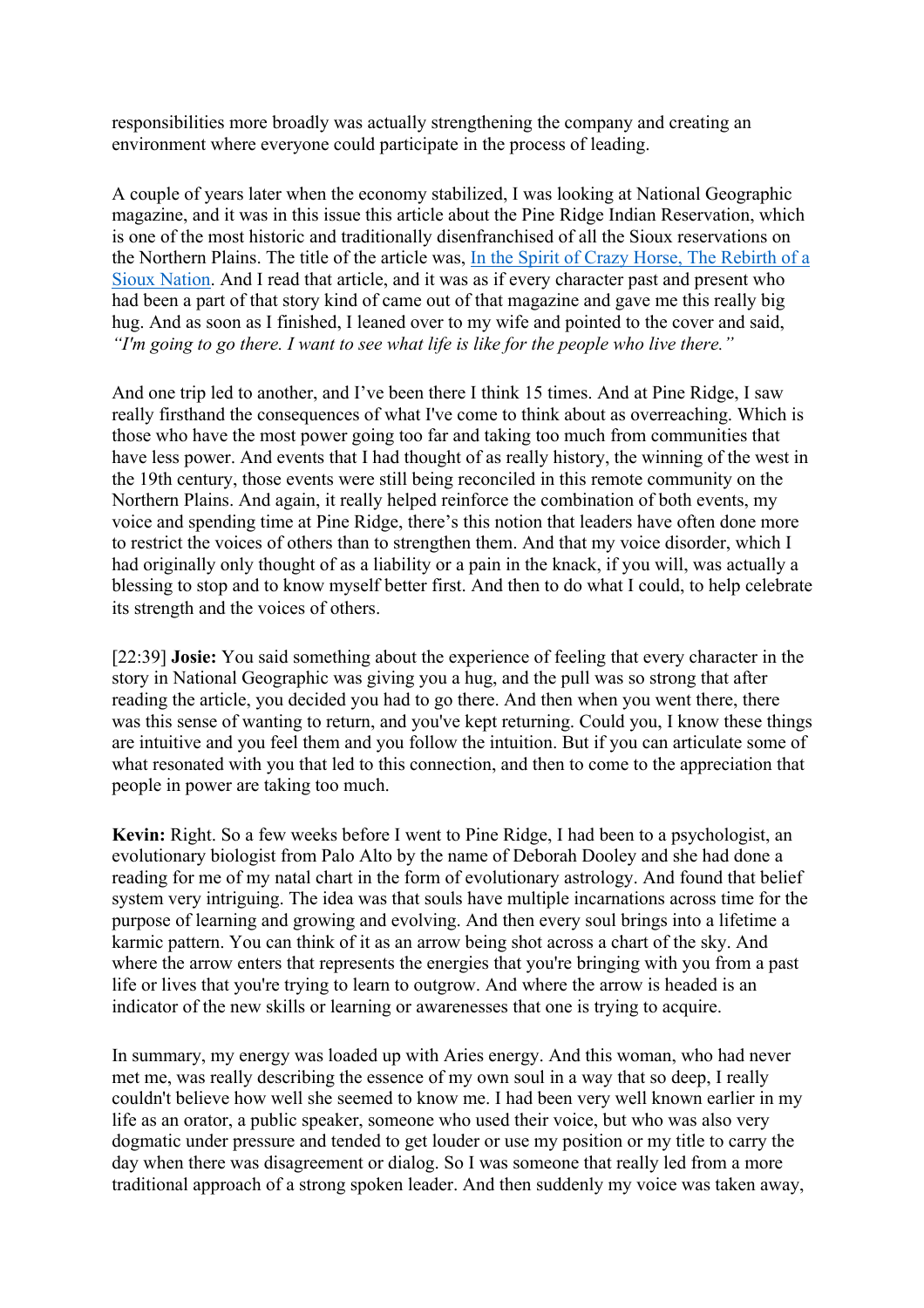a piece of it. And what really happened is, my new voice was being given to me in the disguise of my speaking voice being taken away.

And then specifically to Pine Ridge, I just think in some way I can't explain, but don't feel a need to justify that I in some past life may well have had a connection there to that community. And perhaps in a way, even that it does no harm to that community and that going back there with a softer voice to create connectivity and understanding, it was just irresistible for me. And so regardless of the reason, I just could not stop going back and spending time. It was very generative for me.

[27:34] **Josie:** Thank you. I just want to get the chronological story collected in my own head. You mentioned losing your voice and the disease that you know, that would in my mind, be borderline traumatic to not be able to speak. The National Geographic article that you read, was that after you had the disease or before, and the connection between losing the voice and this desire to engage with discovering the evolutionary connection with Deborah Dooley?

**Kevin:** So in 2007, I had my entrance to evolutionary astrology and the reading, and that began the process of getting me to look inward for growth and inward for meaning purpose, not externally. And then in 2010, three years later, I acquired my voice disorder. And then in 2012, when the economy had stabilized and my voice order had been with me for a couple of years, I had this growing feeling that it was time to serve myself a little bit more. I had been very much into my roles, and I had a lot of what you would call leadership roles for our company and the community, and a lot of my energy had gone to protecting and helping others caring for the tribe, if you will. But I had this growing sensation that I needed to start putting more energy into myself, separate from the roles I played. I wasn't sure how I was going to do that, but from a very young age I'd always had a love affair with the American west. And particularly American history in the second half of the 19th century, when our nation's western expansion and Manifest Destiny had run into the Plains Indians. And when I saw that National Geographic article, I just had come to a point in my life where I felt much better about serving myself, and following my own voice, and buying into the idea that that we strengthen the world from within that, that we create change socially by creating change within ourselves. So I was really receptive to, someone might call it being spontaneous, but to listening to my own voice and when something struck me, I was learning to follow at it. And so that's really the mindset that put me in a position to be able to just take the leap and take off or a place like Pine Ridge.

**Josie:** Thank you. Being mindful of the time when others will join in, I want to use the remainder of the time to ask you the two questions about your two books. If you can give us the essence of, or something meaningful out of *Not For Sale: Finding Center in the Land of the Crazy Horse*, that would be relevant for our audience here. And then talk about the new book that you're writing, *The Seventh Power*, that would give the listeners a window into what's been very important to you.

[32:05] **Kevin:** Sure. So for me, I think the first book, *Not For Sale,* is really about the idea that we're all here living a life on earth, trying to find our own true voice, and that it's a common human journey but that tribalism and division, if you will, can break a lot of the natural paths we would like to follow. And particularly within that thought, one of the ideas that I really talk about in that book is the idea that awareness and connectivity, in and of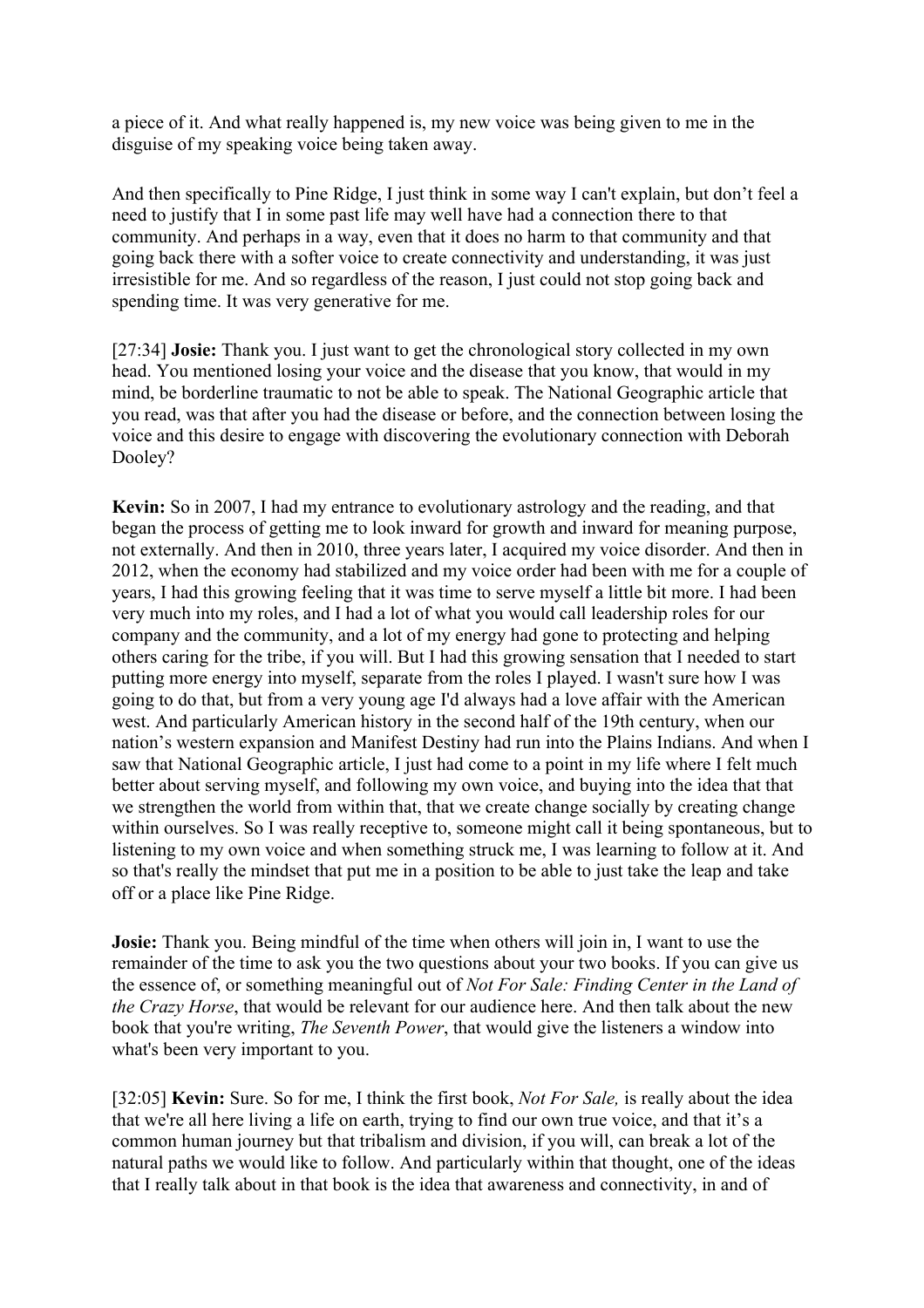itself, is a powerful act. So when I would go to Pine Ridge and come back, people would ask me what I did there. And at first I really struggled to provide an answer. But finally I just came clean and said, I don't really do anything there, which I don't. I just travel around the reservation and spent time with people that I know there. And this is a place where for decades, generations, people from away have gone there to fix, save, change the people that live there. And that doesn't work, of course, because change comes from within. And I really would see power in going there for no other reason than to be aware and connected. I see you. I know what happened. And I think you're important. So that's kind of a theme from the first block.

The second book, which is coming out at some point next year, currently titled, The Seventh Power in the Age of Shared Leadership, builds on this idea that in nature, power is dispersed. If I went into the forest and went to look for the tree that was king of all the other trees, I would not be able to find it. In nature, power lives everywhere. And because humans are a part of nature, humans ultimately aspire to organize in the same way. But for centuries, our big institutions; the family, the school, the place of worship, the place of work, and the place of government, have spun a story designed to convince us that power lives out there somewhere else with someone else in the Capitol with the chief executive, with the principal, or the king or the Baron, or the President. And the reason that modern organizations are struggling to be effective and have high levels of engagement, is because we're entering the Aquarian age. Which is an age where people are coming into coming back to their own personal power. But organizations are still trying to centralize and collect power in the bureaucratic halls of the capital. So this book looks at specific strategies that leaders could use to push power out, to make the center smaller, and to make leadership something that everybody does.

[36:03] **Josie:** Thank you. I really like the concept that leadership is something that everybody does. And I know you described at one point in one of your talks elsewhere, how when you went to the Pine Ridge reservation, or historically when they went to look for a leader to negotiate the treaties with, they did not have the concept of a leader. And then they have rituals associated with a young person coming of age or how to treat the elderly, that sort of embody that communal wisdom of community as a whole being powerful and having individuals have voice in community. So if you can describe the couple of rituals of how a young man is supposed to find their purpose, or how the elderly are treated at Pine Ridge, that would make it come alive for us who haven't been there.

**Kevin:** Yeah. So, I'm so glad you mentioned that. So after I started traveling to Pine Ridge a number of times and listening and reading and learning, I got looking at how their community was structured before and after the reservation era. So before western expansion and conquest and colonization, the Plains tribes had a model of leadership that was very dispersed and the capitol within their communities was super hard to find. So the great father in Washington, the President, would send negotiators onto the Plaines in the second half of the 19th century to make treaties with the tribes. And the negotiators would show up and essentially say, "Take me to your leader". But nobody in those communities really knew what that meant for surely no one spoke for everyone, and followership was a voluntary act. Everyone made their own choice with respect to a treaty, or to go to war, or whatever it might be.

And the Lakota have seven sacred rights that were brought to them long ago by the white buffalo calf woman. And one of those rights is the vision quest, And in the vision quest rite,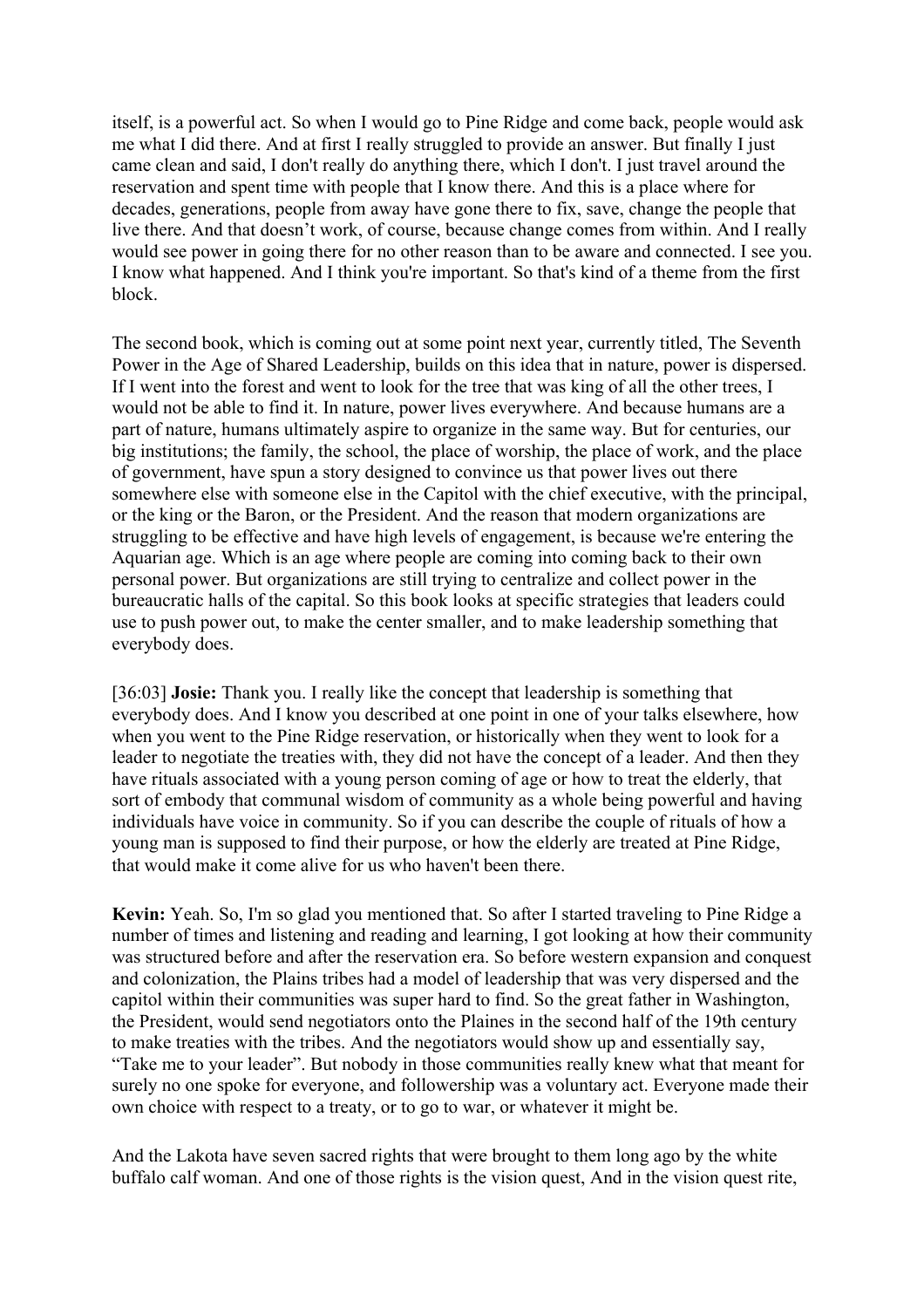young people coming of age or adults at a transformational moment in their lives, would leave the community and journey out into the wilderness for the purpose of seeking a vision. The Lakota term is, *hanjbléčheyA*, which translated means, 'to cry for a vision'. It's something you had to leave your community to do. You had to go into the wilderness alone to do this. And the idea was to gain insight into the essence of your own true voice and path. And if you were fortunate enough to receive a vision, you came back to the tribe, stood before the circle, shared what you learned, and then were bound to live your life in accordance with that vision. And the idea reminded me of that iconic line from Rudyard Kipling's The Jungle Book, "the strength of the pack is the wolf". And the idea that if every individual was strong, then the community would be strong.

But then flash forward to the reservation era where places like Pine Ridge became the poorest places in America statistically, economically. And now you had a highly centralized, bureaucratic model, where leadership was done from Washington by the Department of the Interior through the Bureau of Indian Affairs centrally. When the native tribes were rounded up and put on the reservations, their instructions were simply to stay there and someone else would bring them their food and bring them their housing and bring them their rations. And that model became extremely bureaucratic and centralized and hierarchal. And in that structure, these communities struggled economically and socially in many statistical ways. So you saw one model where power was dispersed, and the community thrived, and everybody lead. And another model where power had been taken away, if you will, to a remote capital, and in that model the system collapsed.

[41:44] **Josie:** Thank you. There are two things else that I want to hear from you, and then I will have the listeners join in. So listeners  $*6$  is what you press to join the conversation and send in your questions. You can also send it online. But I know that in the Indian culture, where I'm from, the high regard for the elderly. And I feel really at this stage of 55 years old that my mother who's 80 and living in India, that I pay the price of being a migrant because now I have to travel so far away to care for her. So I want to hear from you, your experience of how the elderly are treated at Pine Ridge. And the other thing that resonated with me, in India we are obsessed with gold, and I love your description of the Lakota's language. So if you can share those two things as the questions come in.

**Kevin:** Two great questions. Thank you. So at Pine Ridge, one of their core values is wisdom. And the Lakota believe that wisdom is primarily acquired through experience by living a life. And for those who have lived the longest have had the most experiences and have therefore acquired large quantities of wisdom. And elders, therefore, are highly respected within the community. If you go to a public gathering and a younger person stands up to speak, they will first ask permission to speak for the elders. And I remember a few years ago when I took my mom with me to Pine Ridge, and we had a really lovely experience. And it was fun for me to see that immediately upon arrival, she was put in front of me in a place of honor, even though she never been there, because she was the elder. And so it really made me think about how our culture, mainstream culture, could engage elders differently.

And your second question about gold. The quest for gold is what really aided the downfall of the tribes on the Northern Plains. In 1873, I believe it was, General Custer led a military expedition to the Black Hills where gold was "discovered". It was the intension of the mission to discover it and to relay that word to Chicago, knowing that would bring thousands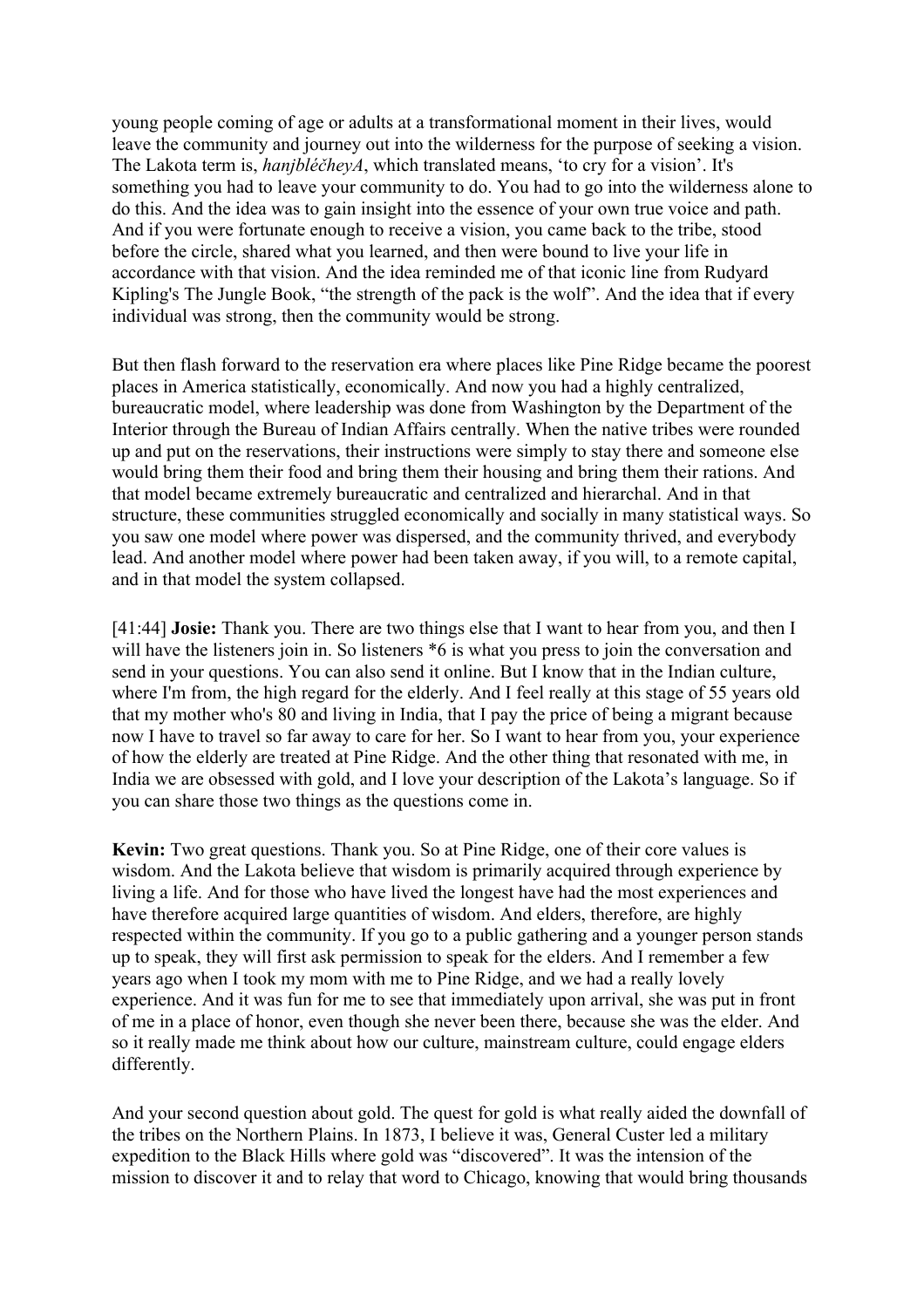and thousands of prospectors and settlers to the region. And the Lakota referred to gold as the 'yellow metal that makes the white people crazy'.

And I always chuckle when I see that, when I think of that. But it also is more than just funny, of course, because it speaks to this whole idea of greed and overreaching, and how easy it is for those who have the power to go too far and take too much. Which ultimately implodes back upon everybody. And if overreaching was the most common outcome of leadership, historically, then restraint – the opposite of overreaching - needs to be a hallmark of leadership. Which is having the power, but not using it.

**Josie:** Thank you. I chuckled as I learned about that, too. Because in India, the women value gold a lot. And I was given gold jewelry for my wedding. And to me, it is the yellow metal that makes Indian women go crazy, too. And I like to give it away. My aunt actually was worried why I was giving away my possessions. She worried if I was suicidal or something. And I would say, "I just don't care for it. I don't have a life where I can use it." So if other cousins can use it, let them have it.

Thank you for sharing that. Before I ask to start the Q&A session, if there's something that I haven't asked you that you would like to share with our listeners.

[47:17] **Kevin:** I think just in summary, it's the idea that when we serve ourselves strength in our tribes, and that correctly, being selfish that we're all here to bring out the best we are. And that we need to spend more time looking inward working on ourselves, and a little less time perhaps looking externally and worrying about what everybody else is doing. I think that famous thought of Gandhi's, "be the change you wish to see in the world", is super accurate and relevant for the world we live in today. And always will be accurate and relevant.

This has been such a rich call, rich conversation. Thank you so much Josie and Kevin. And I wanted to also remind the callers that if you have a question, just press \*6 to get into the queue. And we already have a couple of people in the queue, actually. So, let me go to this next caller.

**Caller 1:** Hi, Kevin. My name is Gaietry, I'm calling from India. And so I have two questions. One question was that I was curious how your colleagues and staff at work reacted to your changed leadership style after you lost your voice? And maybe you could give us an example of a key moment or event when others in the community felt empowered to lead and they saw that they could also make an impact? And my second question is also, I'm curious how your family relationships changed once you received this insight that it's good to strengthen others' voices, because the family is a pretty good model for practicing effective leadership?

[49:46] **Kevin:** Thank you for both of those questions, and hello. So I think first at a work people were probably skeptical, initially. I think when change begins to occur within an organization, people are looking to see if it's going to stick or if it's simply a fad, or idea of the year or quarter. So I think initially there was some apprehension, And also, I think the ideas I began talking about are really so different from the traditional model of leadership in our country, particularly on the east coast, in these very hard-charging communities like Boston or New York, where there is a lot of economic activity. The traditional idea has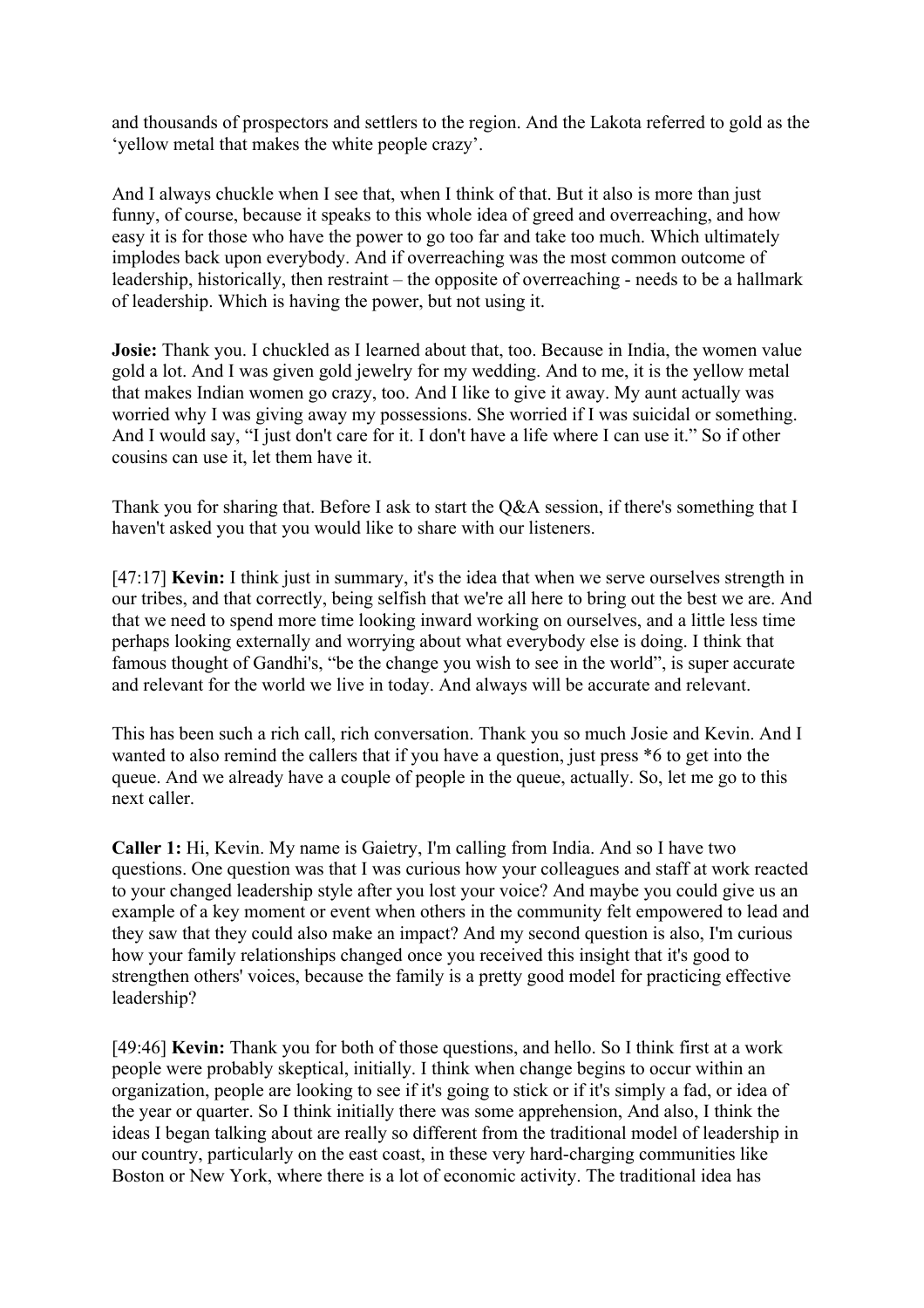always been for a leaders to get up earlier, stay later, work harder, go to more meetings, take more control, go deeper and deeper in the organization. And I began advocating something completely different. Which was for our leaders to actually start doing less, and to broadening their own lives, and to creating space and time and patience for everyone in the organization to talk.

And we really started pushing on the idea of revisiting even the purpose of listening. The purpose is in listening, not to persuade or change someone else's mind. It was just to hear authentically how others are feeling. And judgment was not a goal that we were gonna take on. We didn't want everybody to think the same way or to see the same thing. That truth isn't meant to be singular. It's a collage, and no two humans are likely ever to see the entire planet the same way, and we want it to embrace that.

So these ideas were really very different, and I think it took a while, therefore, for it to take hold. But after I have really stuck with this and doubled down on it for a period of years, we're at a point now where I'm not even driving this anymore. Our whole organization has just embraced this new vision of leadership. And it also, not to go on too long about this, but it also really led to thinking differently about a big question which is, what's the purpose of work in the modern age, what is the purpose of work? And I've come to believe that you shouldn't consider the purpose of work without first considering the purpose of life. Because work should enhance life, not the other way around. And if the purpose of life is for individual souls to self-actualize, then the purpose of work should be to help people who work do that. So that was the model we really have become focused on.

And then at home I was super lucky, because my wife and our children were very supportive. I think they saw how much energy this initiative with Pine Ridge was giving me, and this vision of leadership that my voice and Pine Ridge were helping to create. And I think really particularly with our own daughters, it helped them understand that they should have their own lives, follow their own voice, and that this traditional idea of the dad as a head of the household was really a model that we were able to move beyond, and that a family could very much be an enterprise of shared leadership as well. Where we do have a collective relationship, but the purpose of it is to really support each individual in their quest to find their voice.

**Caller 1:** Thank you. Yeah, that's very heartening to hear.

Yeah. Thank you, so much wisdom here. I feel like all of your responses, Kevin, we can unpack them even more. And so, I also have a couple of questions. And just to remind the people on the call that you can press \*6 to get in the queue, or also submit your questions via askservicebased.org

And so one of my questions goes about your journey of leadership. Which sounds like it started initially with the astrologist. I think that's what you were in 2008. But then of course, as your you started losing your voice. And then later on in 2012, you started to realize that you needed to also focus on your own well-being. So I work with a lot of young people that are working in social change, and one of their biggest challenges is prioritizing - or not necessarily prioritizing - but realizing that their own well-being is also important. They feel that there is this need to sacrifice their well-being and prioritize the work that they're doing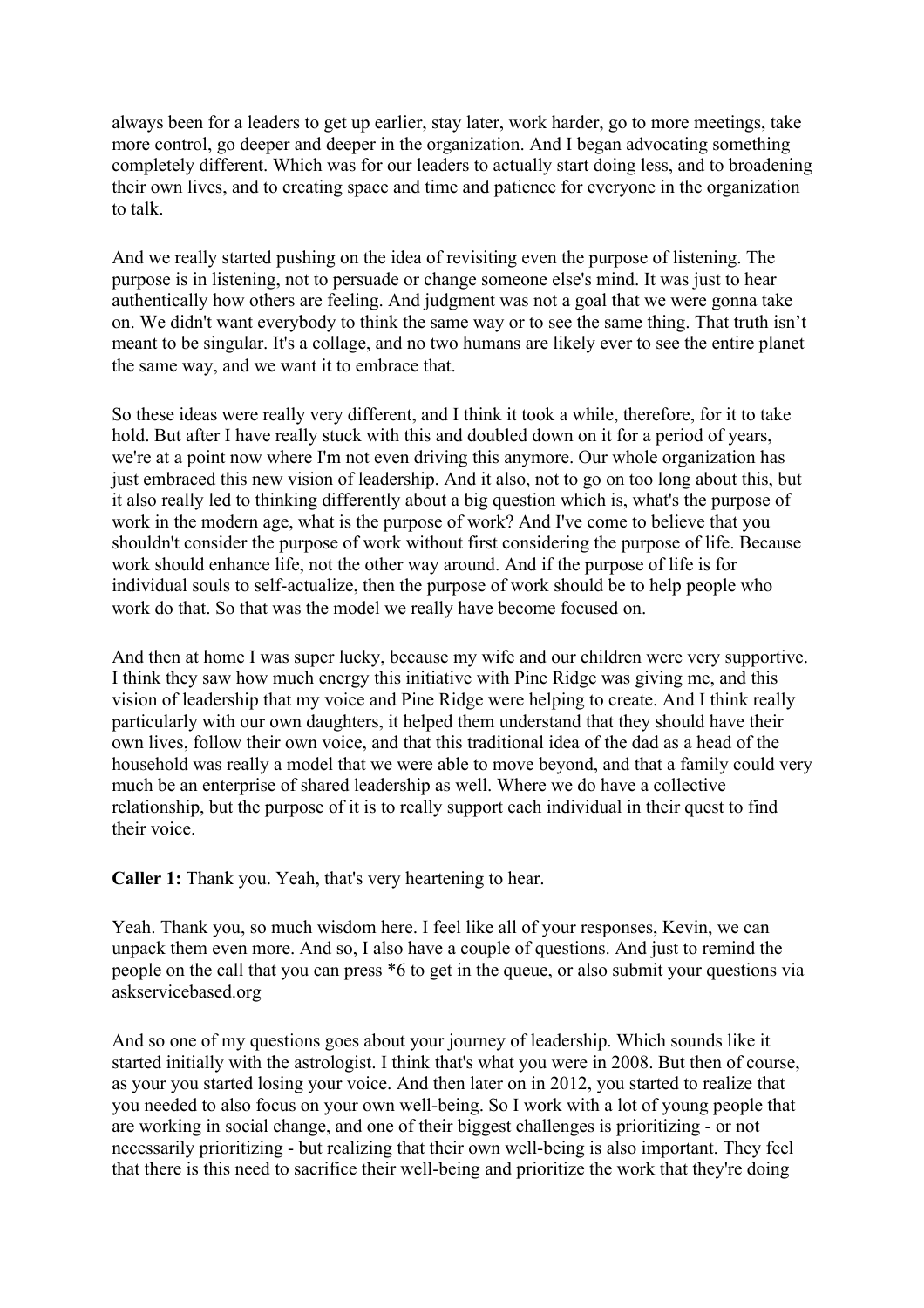around certain issues and doing in certain communities. And I liked how you kind of broke apart that self-ish and self-less, and that ultimately, we're all here to bring out the best of who we are. But how would you, especially since you have daughters as well, what kind of advice or guidance would you have for young people working in social change who do feel that focusing on personal well-being either is selfish or it's hard to see the connection between self and external?

**Kevin:** Right. That's a great question. And I have lived on both sides of that question. I lived a long time feeling like that I should put myself second, and the organization first. But I think one way young people might think about this subject in a way that would stick, is I think we all understand the idea of sustainability. And on an individual level, we all have to operate in a way that first brings health, and happiness, and energy, and wholeness, and vitality into our own life. And I think that we're entering an age of what I've seen people start to write about as an age of localism. Where it's simply being the person you want to be in your day to day, minute to minute activity, is actually the most powerful gift you can give the planet.

We're all going to belong to organizations. And those organizations are going to have initiatives and take time, take energy, and try to create change. And that's good and healthy, but it's not as powerful as centering yourself and sharing that energy of wholeness with the people you bump into every day. And I do think the idea of working on oneself is the best way to be of maximum value to others, is a bit of an inverted paradigm. But I think young people in large numbers are going to come to see the truth in it, and are going to embrace that idea, and that it is going to change the world for the better.

**Josie:** Thank you. I have to thank you for that, I'll share that with people that I work with, the young leaders. And also I'm sitting with a lot of what you've been sharing about shared leadership. And then you've shared that truth is it meant to be singular, it's a collage, and how it's been that slow process to allow for this shared leadership model to emerge in your own company.

I guess it's a two-part question, or two kinds of questions, and I invite you to respond to whichever you feel comfortable responding to. But if you could describe practices or insights you've gleaned about this slow process of bringing a company or a community around shared leadership. I know that there's no blueprint that you can apply to every community in every company, but if you were going to shift a company culture or a community culture for service, like the healthcare system in the United States, away from what it is today to shared leadership, what are some underlying values and practices that are helpful?

[01:01:35] **Kevin:** That's a great question as well. Thanks. Thank you for that. I think that there are some critical ingredients, and I think one of them is re restrained on the part of the leaders judging the perspectives of others. So I think one of the critical moments in the process of creating a culture of shared leadership is what the leaders do that someone else doesn't exactly agree with. And my view, more often than not, is for the leader not to feel the need to respond to what everybody says, and to think differently about the purpose of listening. It's not to determine right or wrong, it's to help everyone feel authentically heard.

If I had one wish for our organization, it would be that everyone felt safe to say what they actually thought. Think about how powerful that would be. And I think that what people feel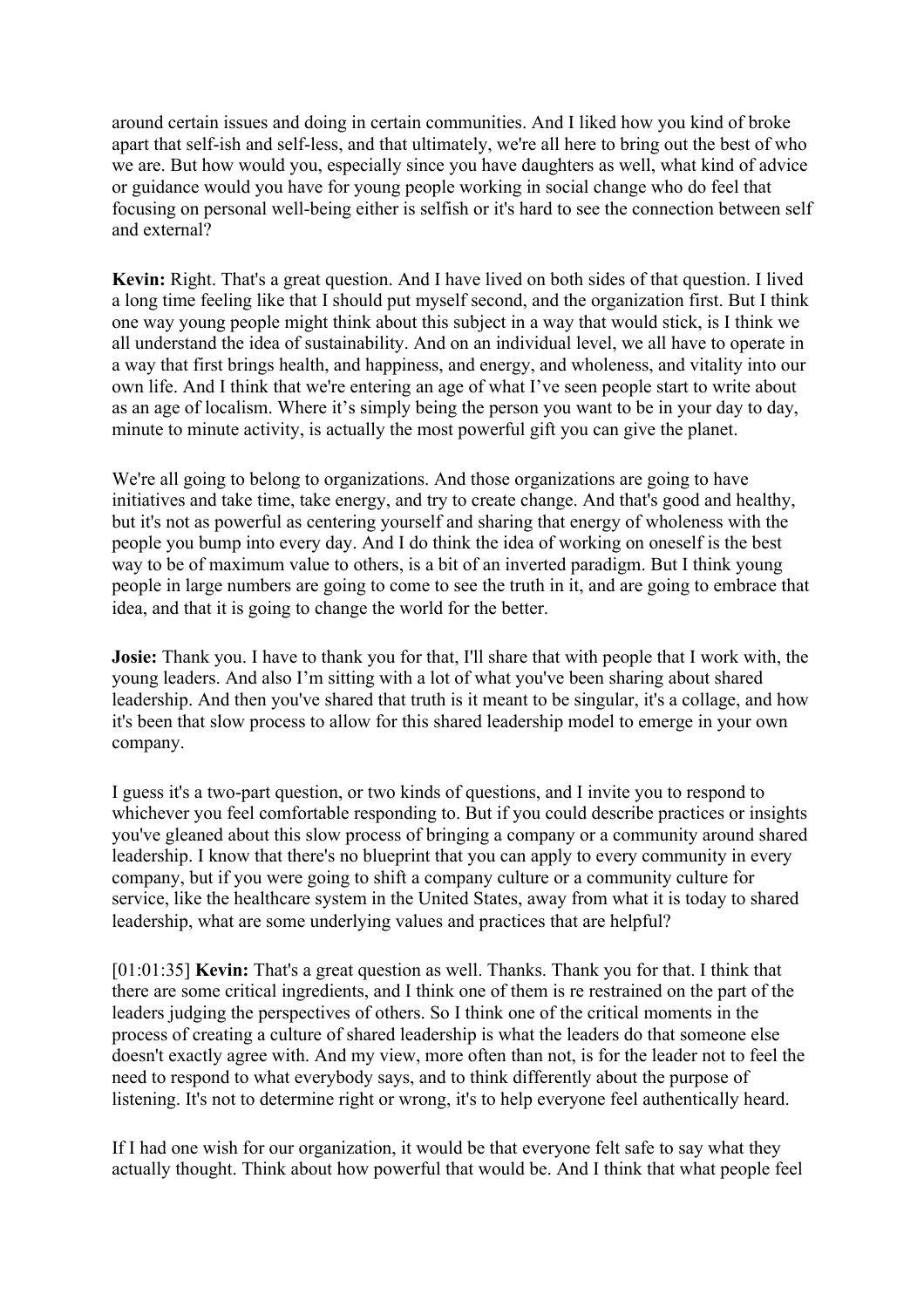safe where they currently are, with the views they currently have, that creates a platform where more people can now consider new possibilities and be open to new ideas. When judgment comes into thinking, people tend to become defensive about their position. So that's a big piece of it to me.

And then the other big piece, I think, and health care - which you referenced - is I think a potential great example. It's to really focus on the internal organization, the people within the company. So everybody in business has probably heard the expression, "the customer comes first". I don't actually believe that's true. We started saying at our company that the customer comes a very close second. So we really like our customers and they're super important and want to be a value to them. But at our company, we think the people who are going to take care of the customer come first. And so we've adopted what I think of as an employee-centric mission. The purpose of the company is to add value to the lives of the people who work there. And if we're able to do that, they will figure out how to take world-class care of the customer, and the company will be taken care of as well.

But in that model, profit becomes more of an outcome than an objective. Making money in business is important because it helps create a sustainable platform for the organization, but it's not the mission of the organization. And again, work should enhance life. And in life we've all contemplated the idea that life is more than acquiring material possessions. And so work has to also be about more than acquiring material possessions.

And the healthcare, for me, the way that would manifest is the hospital would put a tremendous amount of power in the hands of the people who are closest to the patient. So for example, I think if I were part of a hospital leadership team, I would gather the nurses and I would start asking questions. Like, "Does anyone see any opportunities to improve the experience?" And just follow the nurses. Because anyone who lives in the value stream knows where the waste is, and they know where the opportunities lie. And by focusing on making life better for the nurses, you are also making life better for the patient and improving the company.

[01:06:57] That's amazing. I'm wondering if you've had an exponential rise in the number of applications from people that want to work with your company?

**Kevin:** So we have 500 people today that are a part of our team and like in most of America right now, unemployment is super low. And the demographics in Maine are a bit challenging in terms of the available workforce. But this week with 500 positions, we have two openings, and they won't stay open more than a week. So yeah, it does. I think in the modern world, individuals are mobile. If you don't like a company, you can find a new one. And I think increasingly individuals are not going to settle for being part of organizations that don't serve the meaning of life and don't help them self-actualize it. And conversely, I think an organization that is focused on the individual is going to have a huge advantage against organizations that don't.

[01:008:32] I have two follow-up questions, but I don't want to take up the whole space. So, Josie or Gaiety, feel free to jump in if there's a question emerging for you, and of course all the other callers on the call. But you know, when you said that in this model, profit becomes more of an outcome rather than an objective. I'm curious to know if and how that changes the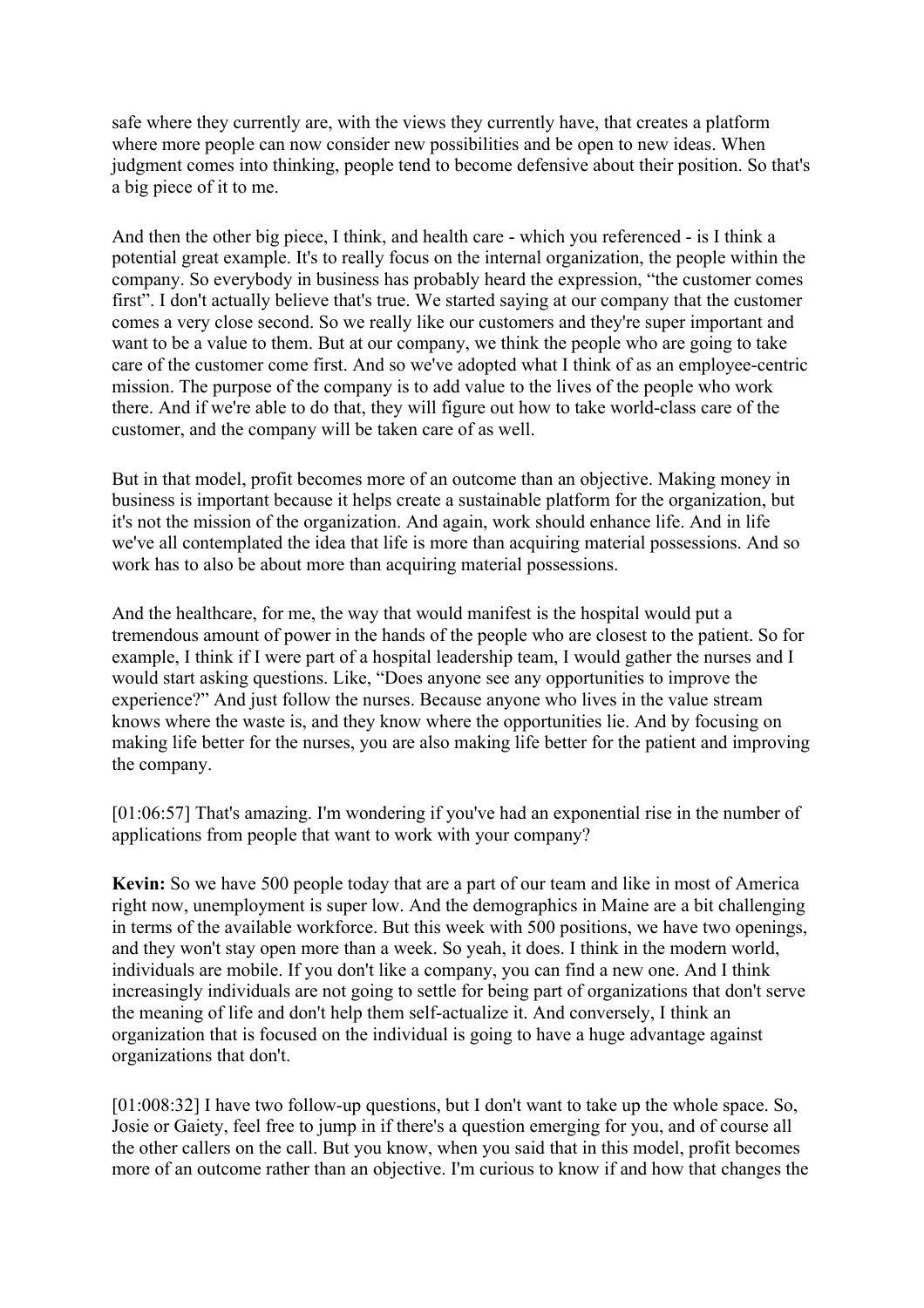profit other company? And maybe it doesn't, but that's a very let's say radical model, I think, for the traditional corporate world to sign on to. And I guess that's where that slow process of inner transformation plays a huge role. So that there's that internal motivation and calling to shift in that direction.

**Kevin:** Right. To me, there is a direct correlation saying the mission of your organization as to be valuable to the people that work there. Again, thinking locally, you can work valuable for the people who do it, is I think the best way to end up producing great results for the company. But again, this is important, the purpose of focusing on the people within the company is not to become more profitable, that's just going to happen. But it's not the reason for doing it. People who work spend a tremendous amount of time and energy working. And the old idea that we would sacrifice our work time so that we could live on the weekend or vacation, or retirement, is an unacceptable bargain. It doesn't make sense. It just does not make sense. And work needs to be meaningful in spiritual ways, not just economic ways, to the people who do it.

[01:11:28] One of the inner thoughts to one of my earlier questions about sort of essential principles and values for creating this model shared leadership, you talked about judgment and the role of perhaps the leader or person facilitating conversations to put their judgment aside. Because the purpose of this is not to discern between right and wrong, but just to create a safe space for people to share and feel seen and heard. But that process, especially if you're in that traditional leader mentality of putting your judgment just aside can be challenging. I'm curious to know what that process was like for you as you also changed in your leadership?

**Kevin:** Right. So I'm glad you asked that question, because it's important for me to say that I do not think I would have changed in a dramatic way without my voice disorder. I think I would've just probably kept going in my traditional leadership paradigm. But my voice condition forced me to change and I needed a jolt. And I believe that it was a gift from my own soul, or the sacred energy of the universe came my way for a reason. And I was lucky enough in time to pick up on and then double down on the gift that my voice restriction brought me. But early on, I was not thinking about any of that. I was trying to protect my voice.

So someone would come to me with a question or a problem because I was the "boss" or one of the bosses. And earlier in my career, I would have used that as an opportunity to pontificate and give answers and direction. But because I really couldn't, especially in the early stages of figuring out how to deal with the disorder, I just started answering questions with questions. So someone would come to me with a problem, and I'd say something like "That does sound like a problem, good question, what do you think we should do about it?" And I was not taking that approach because I saw leadership innovation in it, I was just protecting my voice. But then that person would tell me what he or she thought we should do, and virtually every time it made sense. And of course it would, because real life, the world is filled with people who care about what they do and have good instincts and judgment about what to do. So that person then would tell me what he or she thought they might do about that problem. And I would simply say something like, "That sounds good. Let's do that." And off that person would go with his or her solution to this problem.

And again, over time I saw people already knew what to do, and they already had great answers and they didn't need a CEO-centric, handed down solution giving it to them. They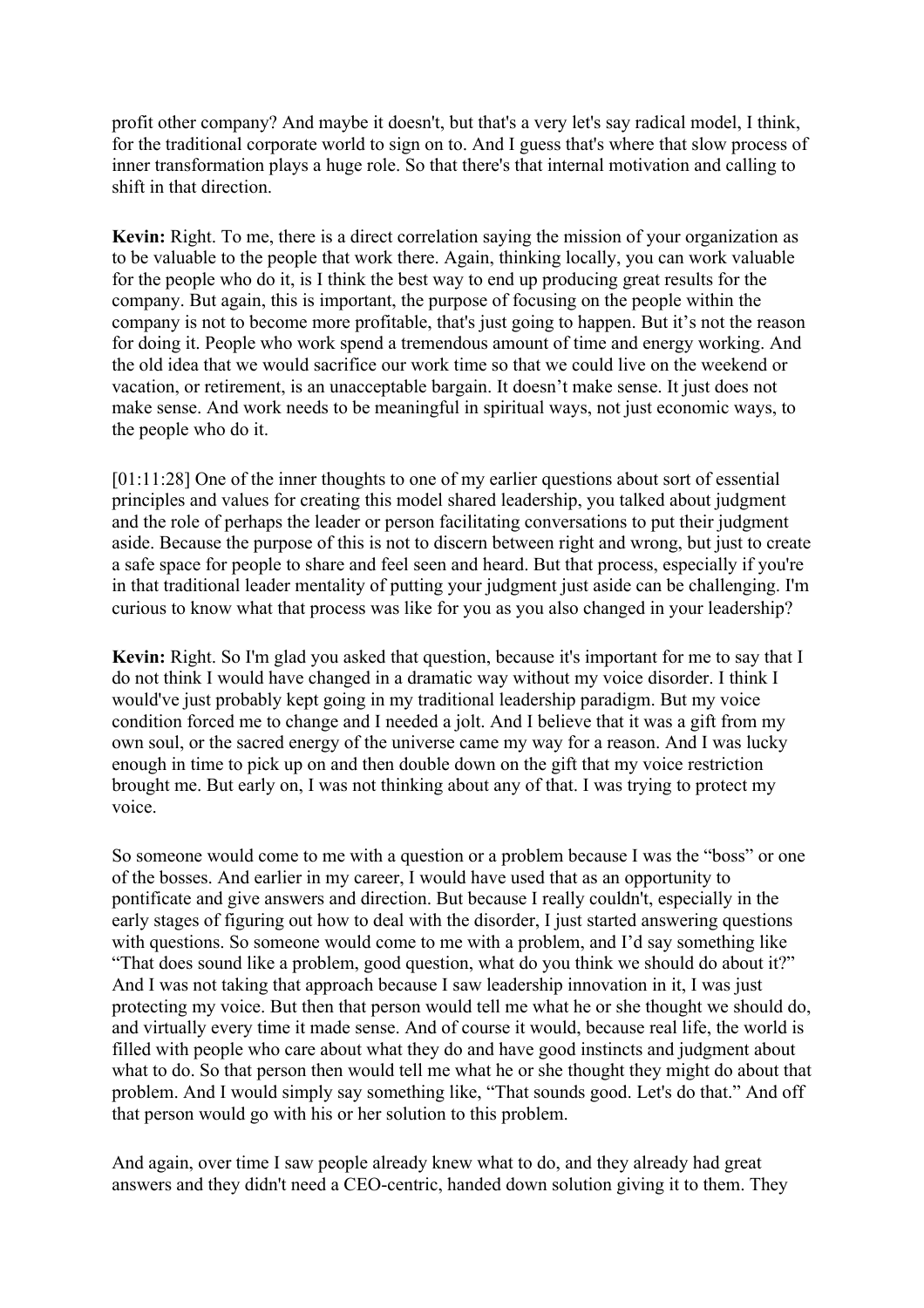just needed a little encouragement and support to trust owning the stakes and to do what they already knew would be helpful. And all of that really came to me because it was forced on me because of my voice. But then eventually I started to see the magic in it, the irony in it, the gift in it. And that's when I started doubling down on it.

[01:16:18] Wow. Which book did you write that talks about all of this?

**Kevin:** So they both do a bit. The only book that's out now is *Not For Sale: Finding Center in the Land of Crazy Horse*. And that book, I think it's really important for us because it was about the process of becoming aware and realizing that leadership is meant to be dispersed, and that great people are everywhere.

The second book, which is currently in New York getting ready to be marketed will probably be out at some point next year. And that's the one that kind of goes more into the specifics of how the self-actualized leader could create a dispersed power leadership model that helps everyone self-actualize, and really fundamentally changes the very nature of the meaning of work and its purpose in the modern age. And I think can position corporations to become highly effective, localized change agents that are making the world better. And doing well for themselves as a result of the focus of making the world better for the people within their company.

[01:18:13] Really powerful. Thank you so much. I think Josie also has a one, last, burning question.

**Josie:** Okay. It's less a question, more a reflection, and something that I'm just thinking aloud as I speak. Thank you, Kevin, for answering very candidly the question about what do you do when you go to Pine Ridge reservation by saying you just hang out. And just being there and hanging out, I think there's not enough praise available in the world for people to do that, especially not in the business context. But I know for myself in my family life, as well as my life as a strategy consultant, it was just hanging out with my son was when I got the most beautiful gifts of him sharing things spontaneously rather than setting aside quality time when he was not in the mood to talk about it. So hanging out as a parent, as a strategy consultant, the cooler talk that I've picked up from just hanging out at the client side was far more insightful than the formal meetings we arranged. So hanging out was very important in my experience, both personally and professionally.,

At the community level, I understand that the shift from the culture of command and control and centralized leadership, to distributed shared leadership and trust and support for each other. And the opening apology you offered is one way to restore that trust, to recover from the betrayals of the past and to say that once the apology is accepted, they feel empowered on their own, it's not that you have to do anything else to empower them. They don't need a handout, they have everything already.

But at the organizational level, I'm not sure how a CEO can make the equivalent to earn the trust back. The CEOs of corporate America – "fat cat" is a term that's been used - and the discrepancy between the worker and the CEO pay has grown, and inequality in society has grown. But I don't see the people in power offering apologies within the organizational context. So is there other practices that would help shift the culture from that control and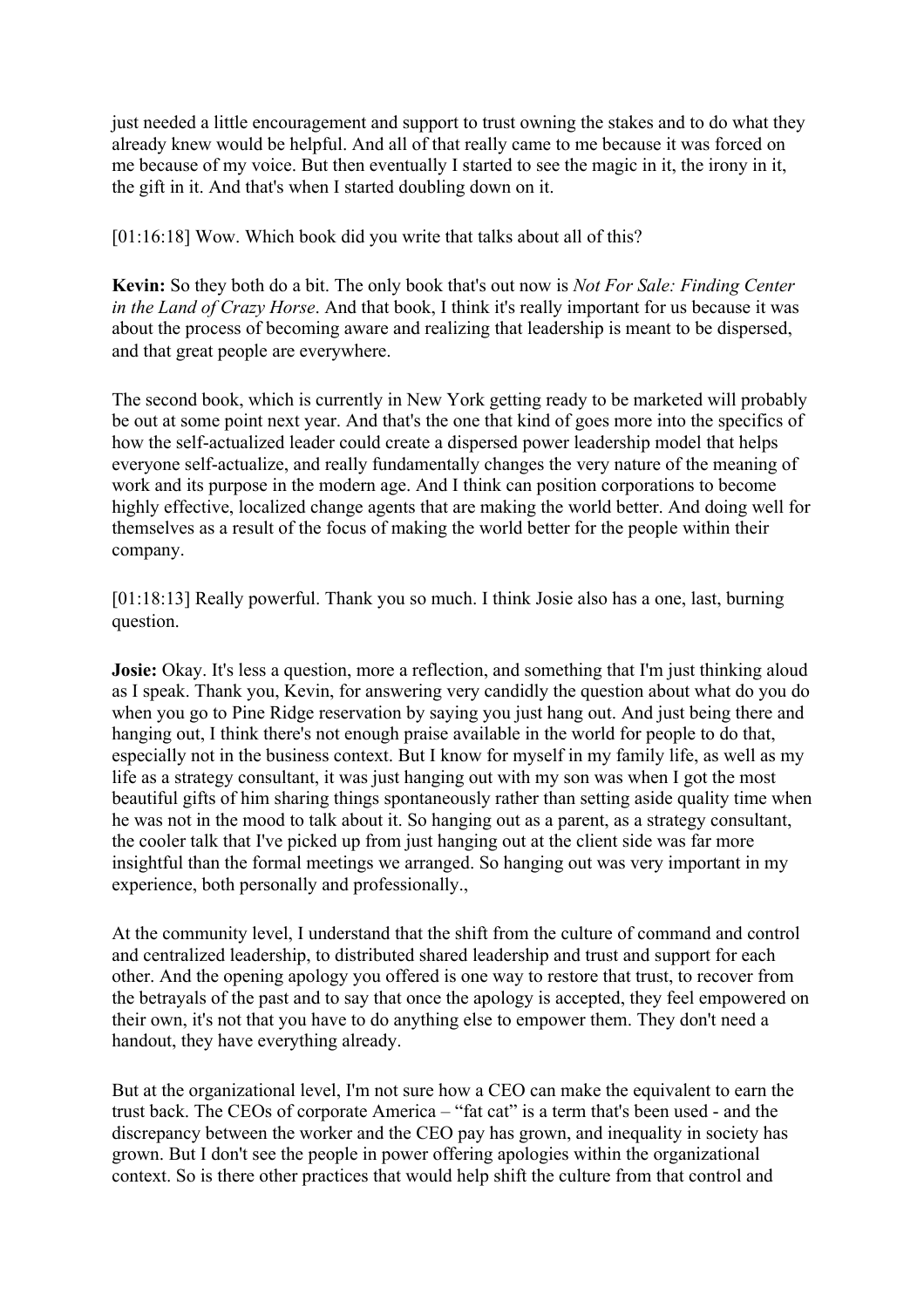compliance mindset towards [inaudible], what might that be? And to make it more personal, if your saw mill manager or the person operating the saw to make the lumber comes and says, "I'm just hanging out", how would that go down with the leadership?

**Kevin:** Those are great thoughts and a great question. With me, it would go over great because that's how we want our leaders to function. We want our leaders to become harder to find, to surrender a good bit of the leadership responsibility to everyone. So we've talked about that. I think to the larger question, that at the end of the day, the world is going to move in this direction we've been discussing. The path of humanity to realign the most basic laws of nature, which disperse power and share leadership. But it is a very difficult concept, I think, to bring forth. And it's going to take time.

Which makes me think, too, about the question earlier for young people. I think we've got to learn to look a little bit differently at time. So for us, 10 years, or five years in a career might seem like an incredibly long time. But it's scope of universe, or the planet, or even life, it's a super short period of time. The rules of nature are going to carry the day. What comes to humanity and leaders are not going to be able to stop that, but they can accelerate it. And this is the exciting opportunity. The winds of change are blowing, people are coming into their own power, their own voice. Leaders can fight that, and resist that, and slow it down, but that's all they can do. The real power is embracing that path.

Wayne Gretzky, the great goal scorer, once said, "My secret is I don't go to where the puck is, I skate to where it's going." And I think if more leaders think about the arch of humanity and path that humanity is on and try to get out in front of that, that's what it takes. But it kind of has to happen one soul at a time. The world changes one person at a time. And I can wish for all organizations to change, but really where I've got to put most of my energy is on trying to be that change myself consistently. I've grown to learn that I have a full-time job and it's easy for me to lose my way. And the biggest gift I can give is to try to get myself right. And getting ourselves right is contagious. And I don't really worry about the rest of it too much.

Thank you so much, Kevin. So much wisdom that I'm actually looking forward to sharing back with the young leaders that I work with. So deeply grateful. And we also want to know how we, as the larger service-based community, can support your work?

**Kevin:** Well, I wanted to say thank you to you, all of you listening, and the organization. Because I think your organization is taking on the mission of strengthening the voices of others and helping people self-actualize. So I feel really blessed to be connected. And as I said earlier, I think connectivity, in and of itself, is powerful. And I follow your organization and I learn from it. And it's just been a fun honor today to share back to your organization. And I'm sure more will come of that in the future. This group of listeners, this community that you have, is on a powerful path and it's going to keep growing and I'm excited to be connected to it. So thank you.

Well, we want to thank you for your time and energy and sharing your voice and wisdom with us on shared leadership, on learning, on time, on the arc of the universe, and where we're headed. I feel like you've given a lot of things to be hopeful about, particularly during these times when the news prints a lot of things that it's hard to be hopeful about. So again, thank